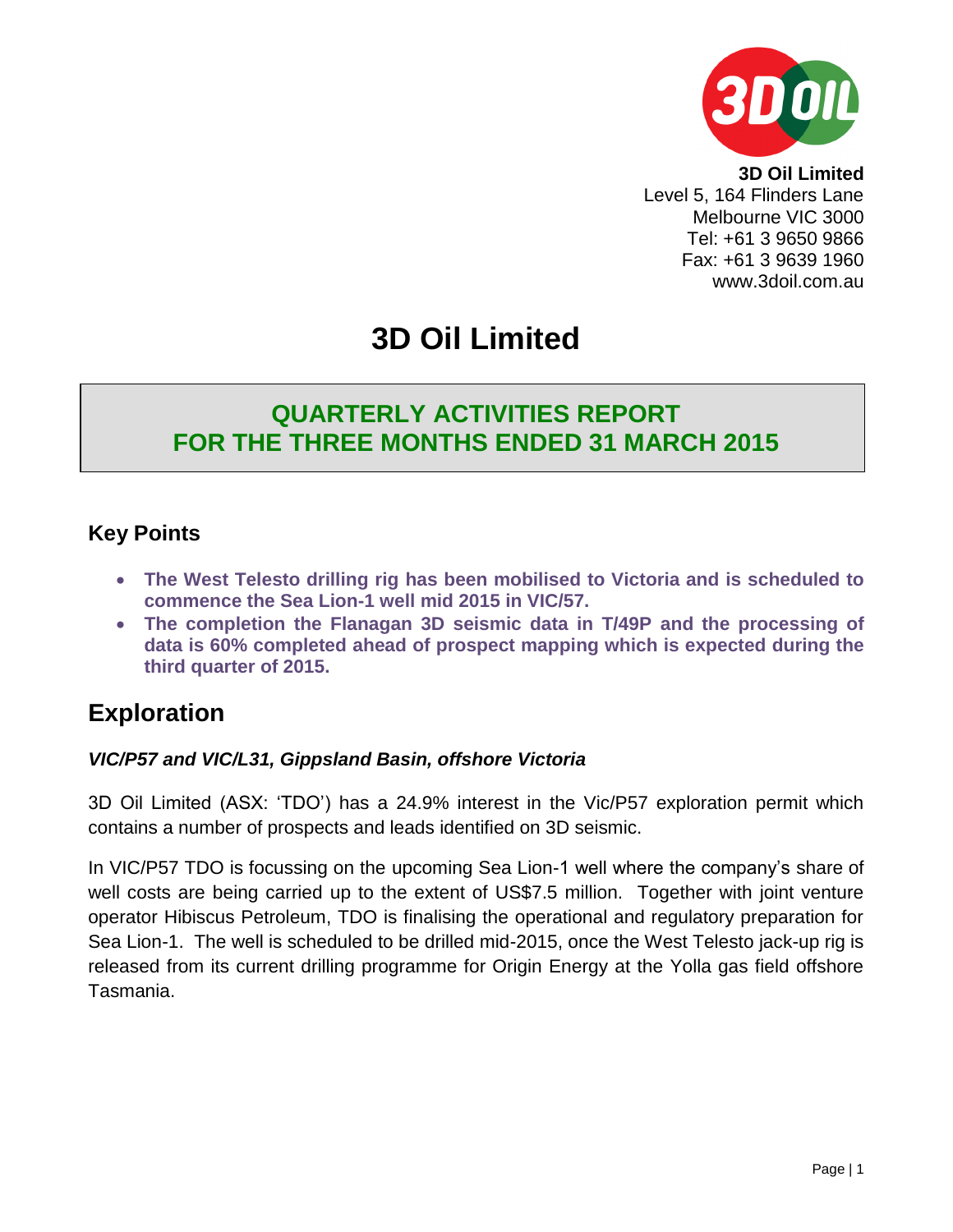

*Location map for VIC/P57 and VIC/L31*

Sea Lion is considered highly prospective as it is on a proven oil-producing trend, and represents one of the last undrilled 4-way dip closures at the prolific 'Top Latrobe' level in the Gippsland Basin. The combination of prominent mapped depth structure and the likely presence of thick high quality reservoir sands overlain by the regional seal provides the ingredients of a high quality target.

An independent report has assessed the Sea Lion most likely (P50) Prospective Resource at 11.0MMbbl of oil (combined probabilistic estimate for the three main target levels).

The drilling of the Sea Lion-1 well will meet the VIC/P57 Year 3 permit commitment.



*Structural map of Sea Lion*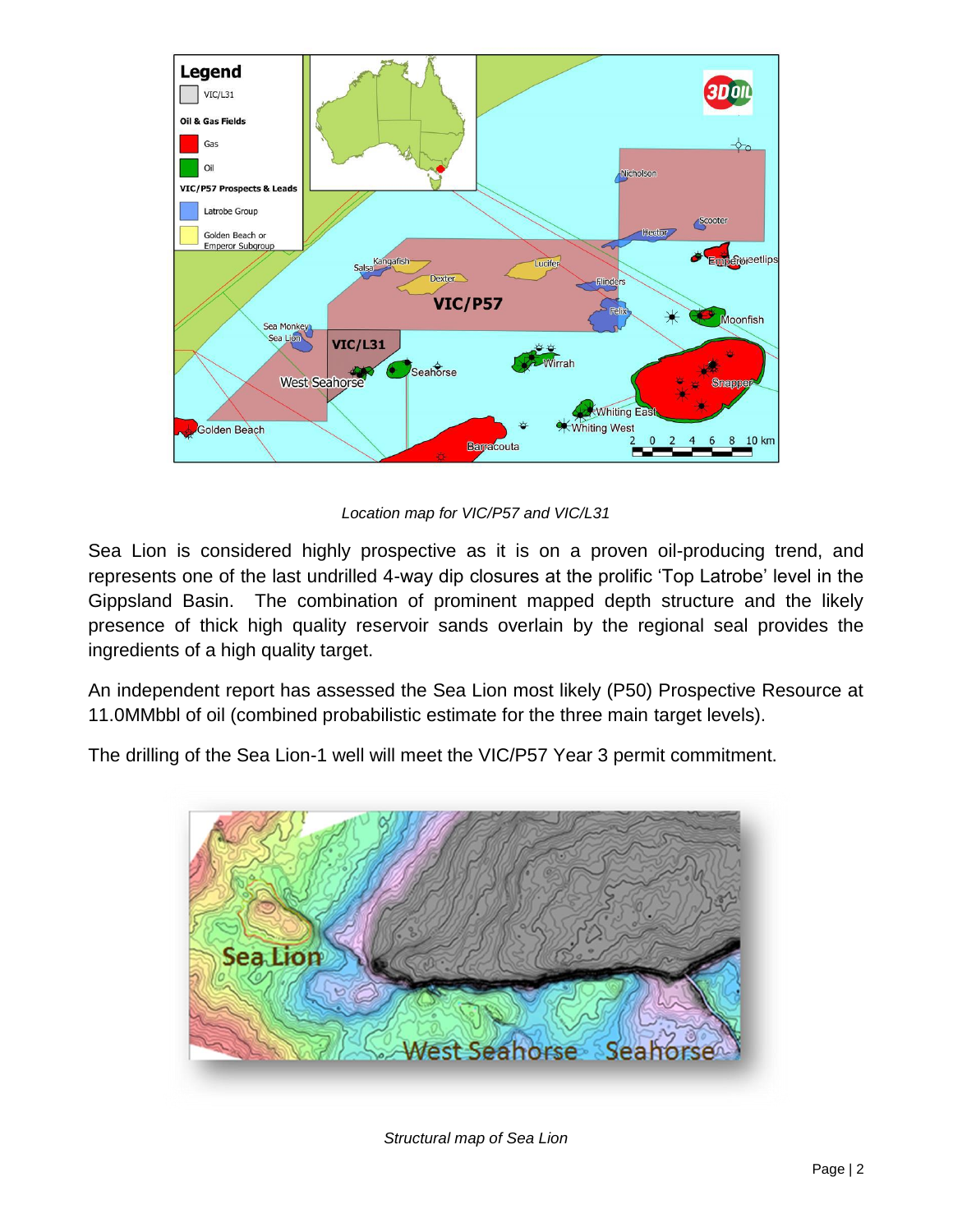TDO Managing Director Noel Newell commented:

*"The Sea Lion-1 well is an excellent oil exploration near field target. Despite the current low oil prices an oil discovery of this potential magnitude, with productive Gippsland reservoirs located in shallow water would be a valuable asset. Such a discovery could be transformative for TDO and, in the case of Sea Lion, there is also potential for any discovery to be efficiently co-developed with the adjacent West Seahorse field."*



*West Telesto drilling rig on transport ship*

#### *T/49P, Otway Basin, offshore Tasmania*

In December 2014, 3D Oil Limited TDO concluded the acquisition of the 974 sq km Flanagan 3D seismic survey.

The seismic data, recorded by the seismic vessel Polarcus Asima, is being processed by DownUnder GeoSolutions (in Perth). Data processing of the 3D seismic, which is a sophisticated process, is currently approximately 60% complete. The final products are expected to be available in mid 2015. Early indications are that the data is of very good quality.

Interpretation and assessment of the geology and prospectivity of the area is continuing in parallel with detailed mapping of the pre-existing 2D seismic data set. Particular focus has been applied to reviewing paleo depositional environments since the beginning of the year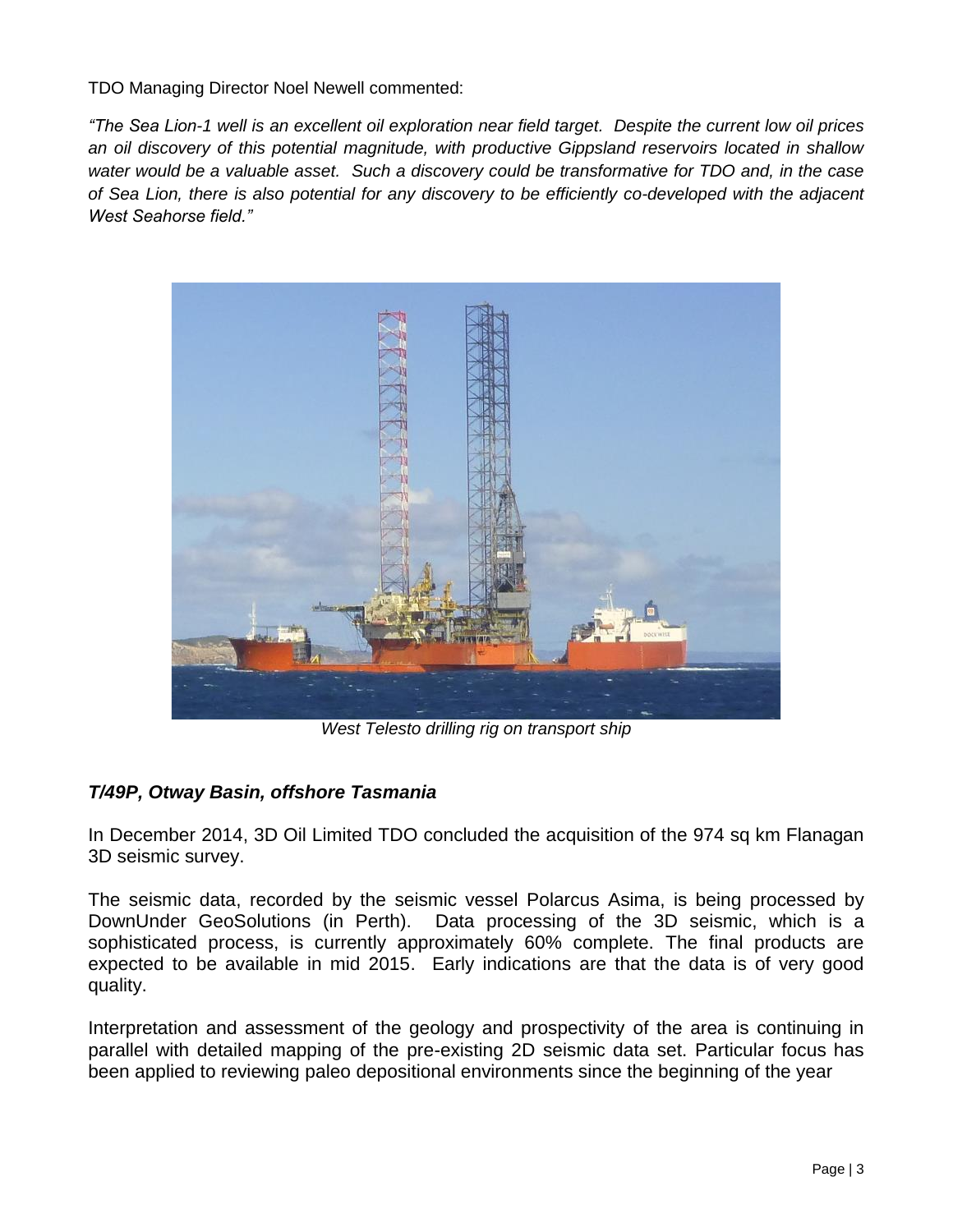

*Location of leads and the Flanagan Survey, T/49P Offshore Tasmania*

and has now incorporated the basement architecture leading to a more comprehensive interpretation of the palaeogeographical setting. These new concepts have resulted in a refinement of the initial interpretation of the 2D data over T/49P with the addition of several newly interpreted horizons. This work provides confidence that supports the presence of good seal rocks over the key prospects within the 3D survey area.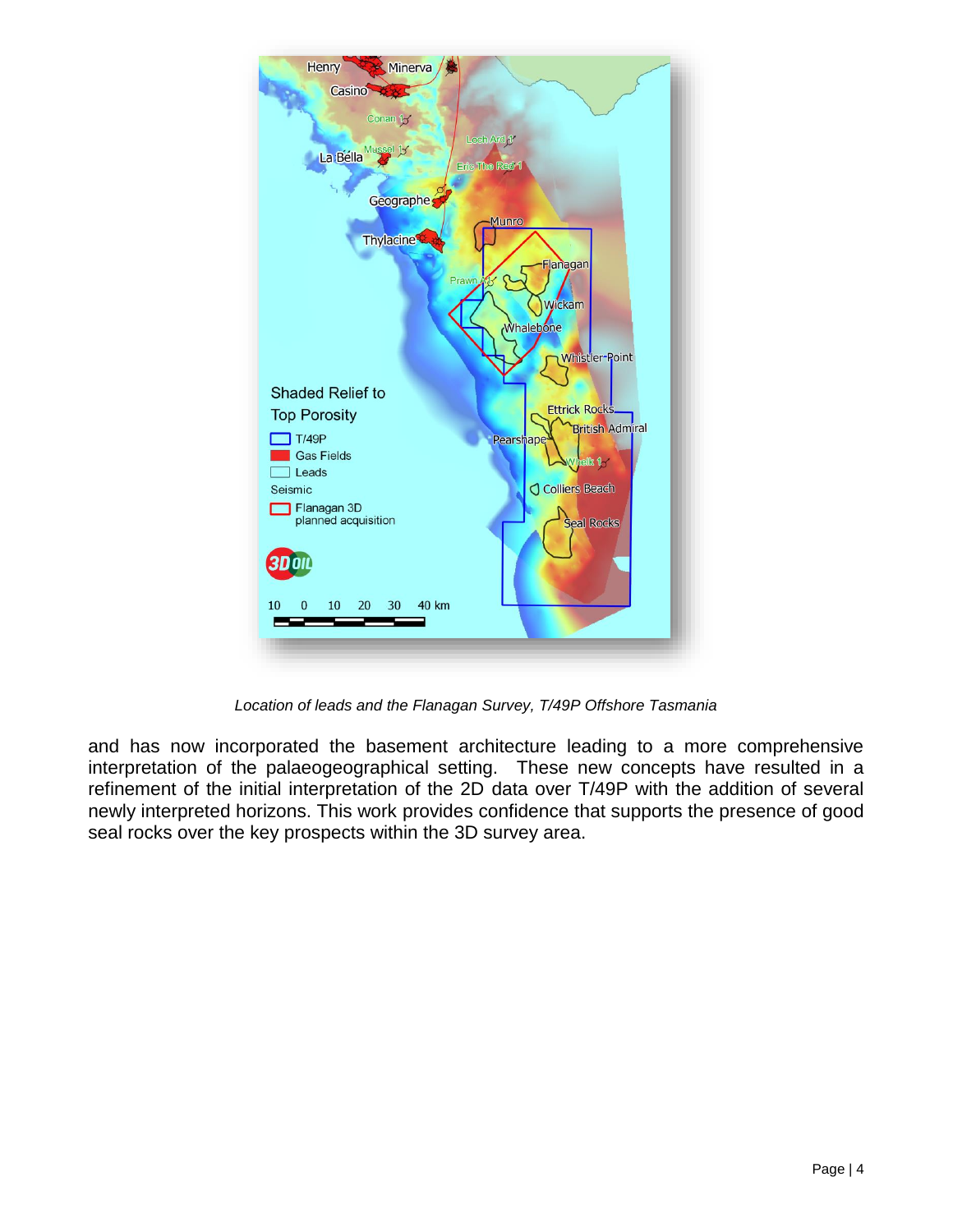

*2D seismic line and interpretation over Seal Rocks Lead*

TDO intends to leverage the results of the Flanagan survey to attract the best possible farmin terms for future exploration in this highly prospective gas exploration area. The recent deals with Beach have allowed TDO to retain a large pre-drilling interest and operatorship in T/49P, while reducing cash exposure to the Flanagan survey. Farmout activities are expected to commence during the third quarter of 2015. The continued strengthening of Eastern Australian gas markets is also expected to contribute to the appetite for the farmout.

### **TDO Petroleum Tenement Holdings**

As at 31 March 2015, TDO petroleum tenement holdings were:

| Tenement and<br>Location                         | <b>TDO beneficial</b><br>interest at 31Dec14 | <b>Beneficial interest</b><br>acquired /<br>(disposed) | <b>TDO beneficial</b><br>interest at 31Mar15 |
|--------------------------------------------------|----------------------------------------------|--------------------------------------------------------|----------------------------------------------|
| VIC/P57 offshore<br>Gippsland Basin,<br>Victoria | 24.9%                                        | nil                                                    | 24.9%                                        |
| T/49P offshore<br>Otway Basin,<br>Tasmania       | 70%                                          | nil                                                    | 70%                                          |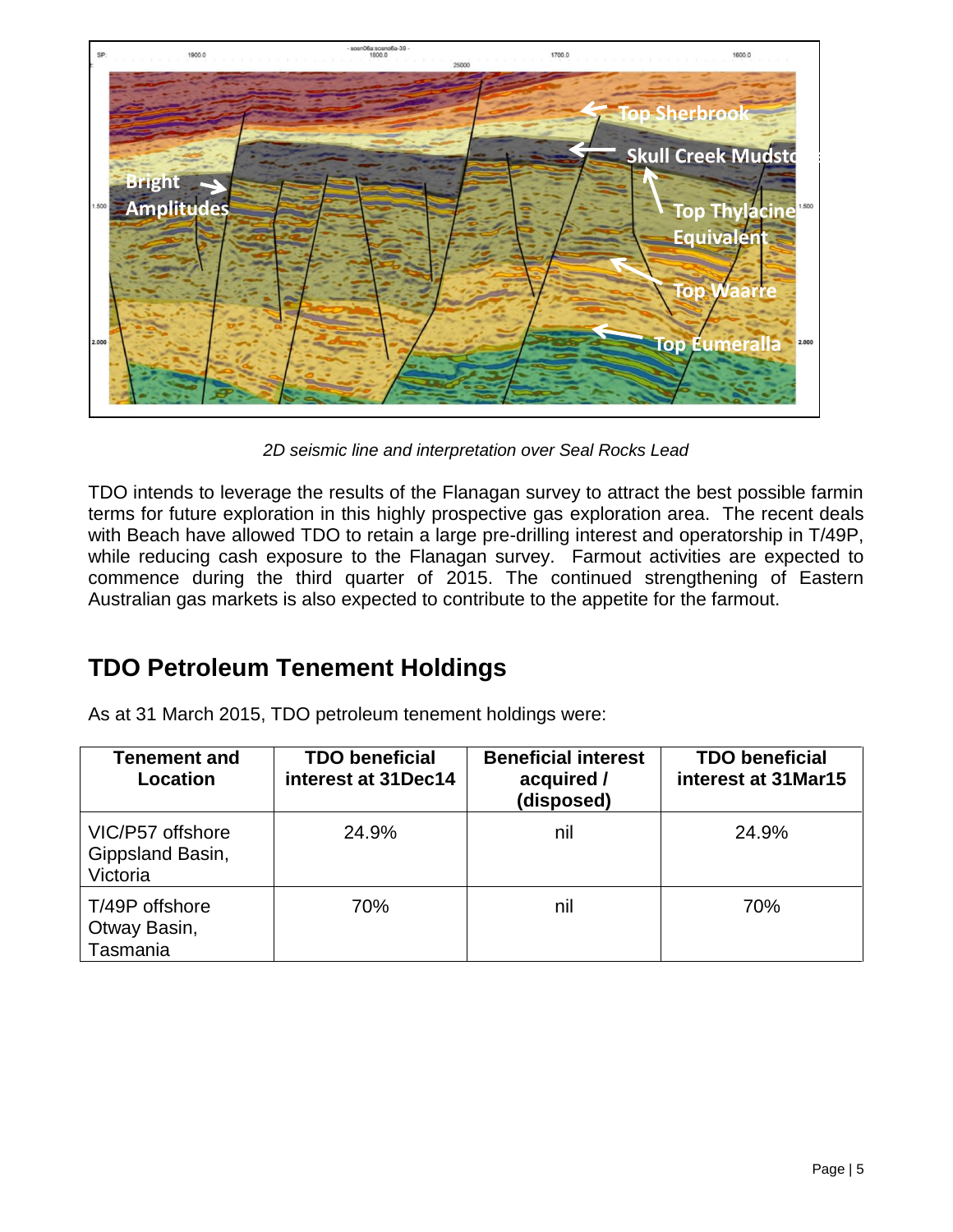# **Appendix 5B**

*Rule 5.3*

Year to date (9 months)

## **Mining exploration entity quarterly report**

Introduced 1/7/96. Origin: Appendix 8. Amended 1/7/97, 1/7/98, 30/9/2001 , 01/06/10.

| Name of entity        |  |  |
|-----------------------|--|--|
| <b>3D OIL LIMITED</b> |  |  |
|                       |  |  |

ABN Quarter ended ("current quarter") 40 105 597 279 31 March 2015

 $SA$ 

#### **Consolidated statement of cash flows**

### **Cash flows related to operating activities** Current quarter

|      |                                                      | ሳህን         | \$A          |
|------|------------------------------------------------------|-------------|--------------|
| 1.1  | Receipts from product sales and related debtors      | 346,806     | 357,972      |
| 1.2  | Payments for                                         |             |              |
|      | (a) exploration and evaluation (net of refunds)      | (5,653,454) | (9,417,475)  |
|      | (b) development                                      |             |              |
|      | (c) production                                       |             |              |
|      | (d) administration                                   | (482, 605)  | (1,796,355)  |
| 1.3  | Dividends received                                   |             |              |
| 1.4  | Interest and other items of a similar nature         |             |              |
| 1.5  | received<br>Interest and other costs of finance paid | 33,408      | 66,383       |
| 1.6  | Income taxes paid                                    |             |              |
| 1.7  | R&D Tax Rebate                                       |             |              |
| 1.8  | Refund of expenditure from Joint Venture             |             |              |
|      |                                                      |             |              |
|      | <b>Net Operating Cash Flows</b>                      | (5,755,845) | (10,789,475) |
|      | Cash flows related to investing activities           |             |              |
| 1.8  | Payment for purchases of:                            |             |              |
|      | (a)prospects/farmins                                 |             |              |
|      | (b) equity investments                               |             |              |
|      | (c) other fixed assets                               | (20, 576)   | (20, 576)    |
|      |                                                      |             |              |
| 1.9  | Proceeds from sale of:                               |             |              |
|      | (a)prospects/farmin                                  |             | 18,439,329   |
|      | (b) equity investments                               |             |              |
| 1.10 | (c) other fixed assets<br>Loans to other entities    |             | 1,489,695    |
| 1.11 | Loans repaid by other entities                       |             |              |
| 1.12 | Other (provide details if material)                  |             |              |
|      |                                                      |             |              |
|      | Net investing cash flows                             | (20, 576)   | 19,908,448   |
| 1.13 | Total operating and investing cash flows (carried    |             |              |
|      | forward)                                             | (5,776,421) | 9,118,973    |

<sup>+</sup> See chapter 19 for defined terms.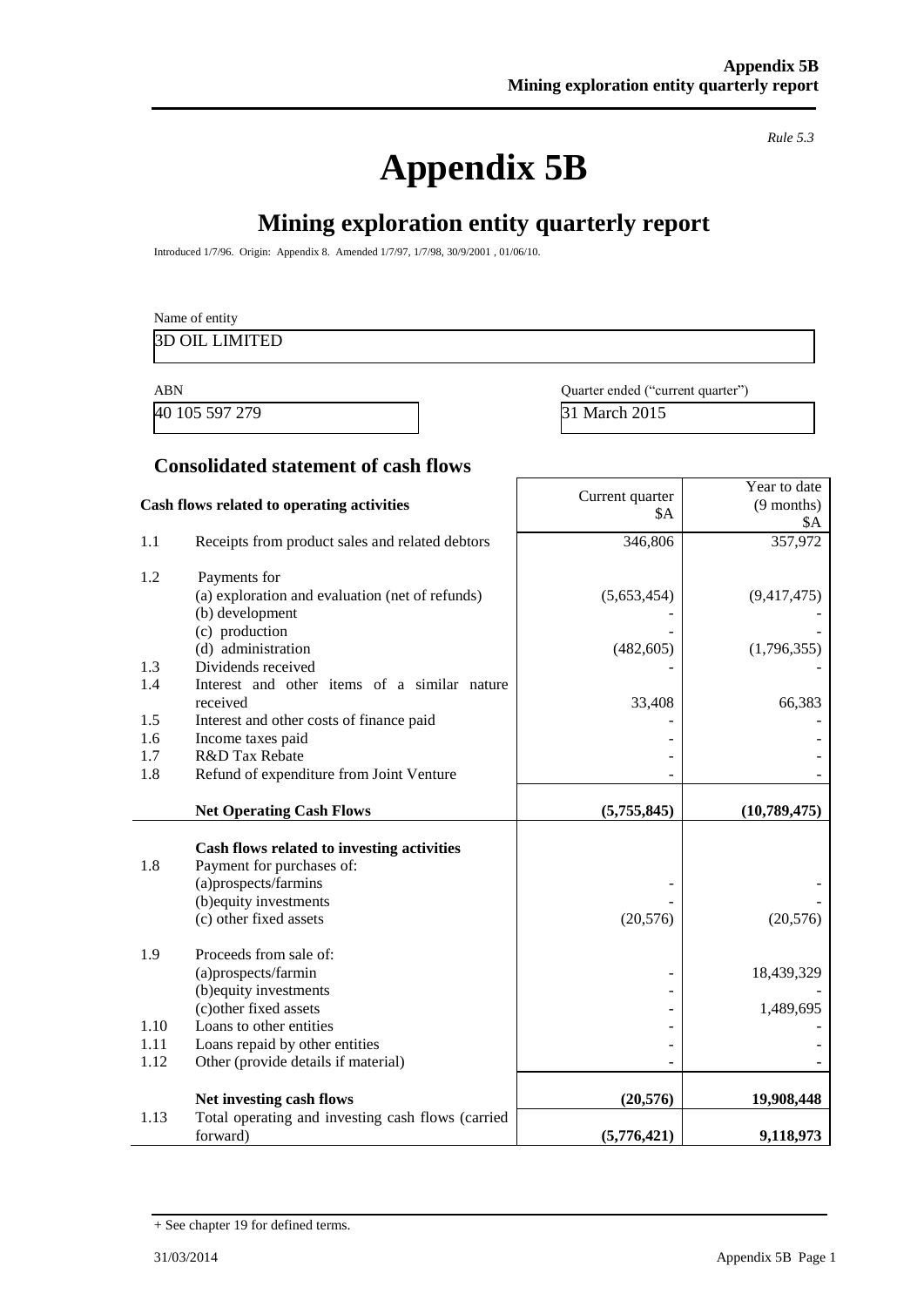| 1.13 | Total operating and investing cash flows<br>(brought forward) | (5,776,421) | 9,118,973  |
|------|---------------------------------------------------------------|-------------|------------|
|      | Cash flows related to financing activities                    |             |            |
| 1.14 | Proceeds from issues of shares                                | -           |            |
| 1.15 | Proceeds from sale of forfeited shares                        | -           |            |
| 1.16 | Proceeds from borrowings                                      | ۰           |            |
| 1.17 | Repayment of borrowings                                       |             |            |
| 1.18 | Dividends paid                                                | -           |            |
| 1.19 | Other                                                         | ۰           |            |
|      | Net financing cash flows                                      |             |            |
|      | Net increase (decrease) in cash held                          | (5,776,421) | 9,118,973  |
| 1.20 | Cash at beginning of quarter/year to date                     | 16,588,577  | 827,853    |
| 1.21 | Exchange rate adjustments to item 1.20                        | 301,840     | 1,167,170  |
| 1.22 | Cash at end of quarter                                        | 11,113,996  | 11,113,996 |

#### **Payments to directors of the entity and associates of the directors Payments to related entities of the entity and associates of the related entities**

|      |                                                                  | Current quarter<br>\$Α |
|------|------------------------------------------------------------------|------------------------|
| 1.23 | Aggregate amount of payments to the parties included in item 1.2 | 158,059                |
| 1.24 | Aggregate amount of loans to the parties included in item 1.10   |                        |

1.25 Explanation necessary for an understanding of the transactions

Director's fees and salaries paid to directors during the March 2015 quarter.

#### **Non-cash financing and investing activities**

- 2.1 Details of financing and investing transactions which have had a material effect on consolidated assets and liabilities but did not involve cash flows
- 2.2 Details of outlays made by other entities to establish or increase their share in projects in which the reporting entity has an interest

Nil

-

<sup>+</sup> See chapter 19 for defined terms.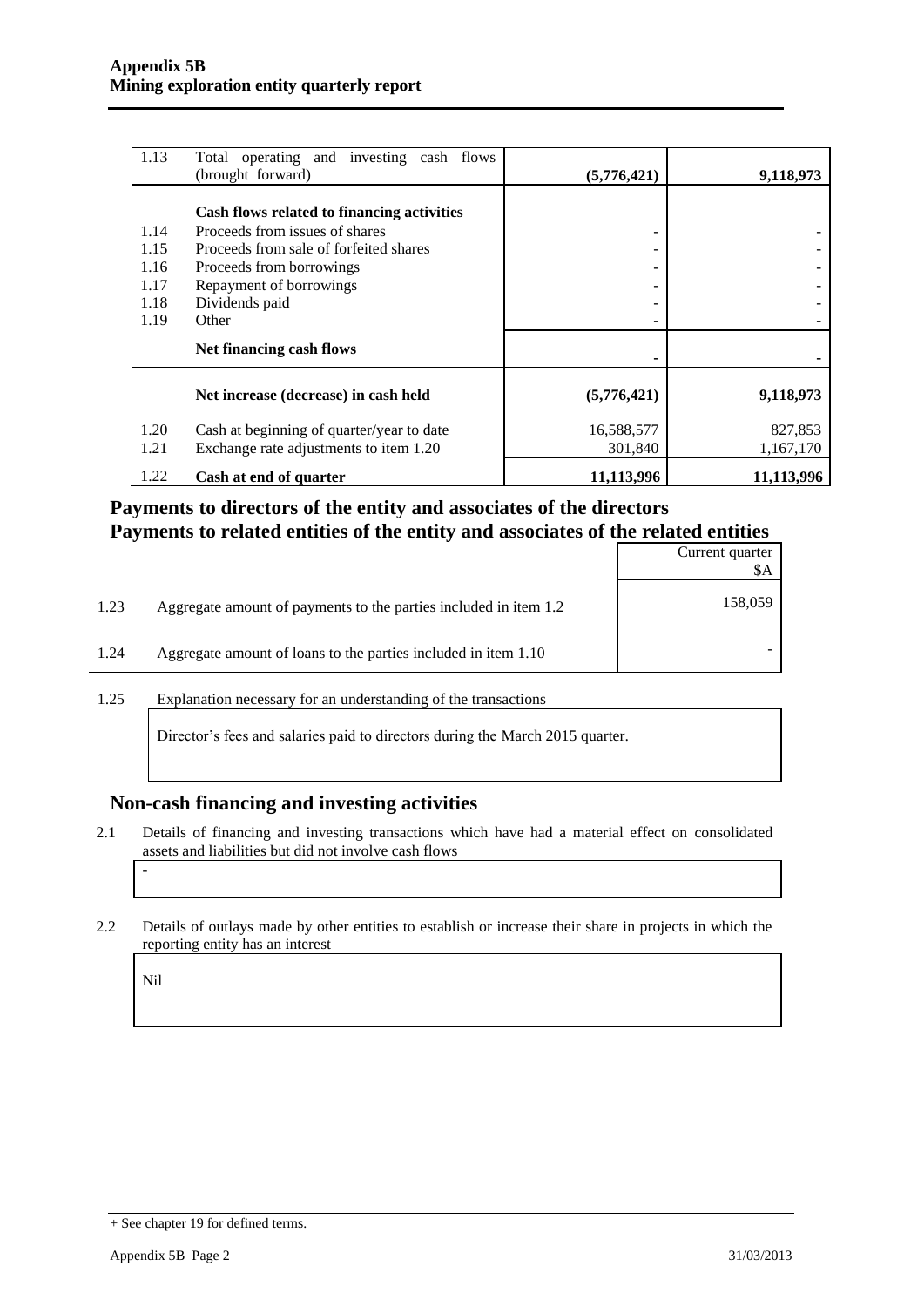#### **Financing facilities available**

*Add notes as necessary for an understanding of the position.*

|     |                             | Amount available<br>\$A'000 | Amount used<br>\$A'000 |
|-----|-----------------------------|-----------------------------|------------------------|
| 3.1 | Loan facilities             | -                           |                        |
| 3.2 | Credit standby arrangements | -                           |                        |

#### **Estimated cash outflows for next quarter**

|     | <b>Total</b>               | 1,000   |
|-----|----------------------------|---------|
| 4.4 | Administration             | 500     |
| 4.3 | Production                 | -       |
| 4.2 | Development                | -       |
| 4.1 | Exploration and evaluation | 500     |
|     |                            | \$A'000 |
|     |                            |         |

 $\mathbf{r}$ 

# **Reconciliation of cash**

| Reconciliation of cash at the end of the quarter (as<br>shown in the consolidated statement of cash flows) to<br>the related items in the accounts is as follows. |                                                  | Current quarter<br>\$A'000 | Previous quarter<br>\$A'000 |
|-------------------------------------------------------------------------------------------------------------------------------------------------------------------|--------------------------------------------------|----------------------------|-----------------------------|
| Cash on hand and at bank<br>5.1                                                                                                                                   |                                                  | 10,953                     | 16,427                      |
| 5.2                                                                                                                                                               | Deposits at call                                 | 114                        | 114                         |
| 5.3                                                                                                                                                               | Bank overdraft                                   |                            |                             |
| 5.4                                                                                                                                                               | Other – Bank Guarantee                           | 47                         | 47                          |
|                                                                                                                                                                   | <b>Total: Cash at end of quarter</b> (item 1.22) | 11,114                     | 16.588                      |

### **Changes in interests in mining tenements**

|     |                                                                     | Tenement<br>reference | Nature of interest<br>(note (2)) | Interest at<br>beginning<br>of quarter | Interest at<br>end of<br>quarter |
|-----|---------------------------------------------------------------------|-----------------------|----------------------------------|----------------------------------------|----------------------------------|
| 6.1 | Interests in mining<br>tenements relinquished,<br>reduced or lapsed |                       | -                                |                                        |                                  |
| 6.2 | Interests in mining<br>tenements acquired or<br>increased           |                       |                                  |                                        |                                  |
| 6.3 | Interests in mining<br>tenements acquired or<br>increased           |                       |                                  |                                        |                                  |

<sup>+</sup> See chapter 19 for defined terms.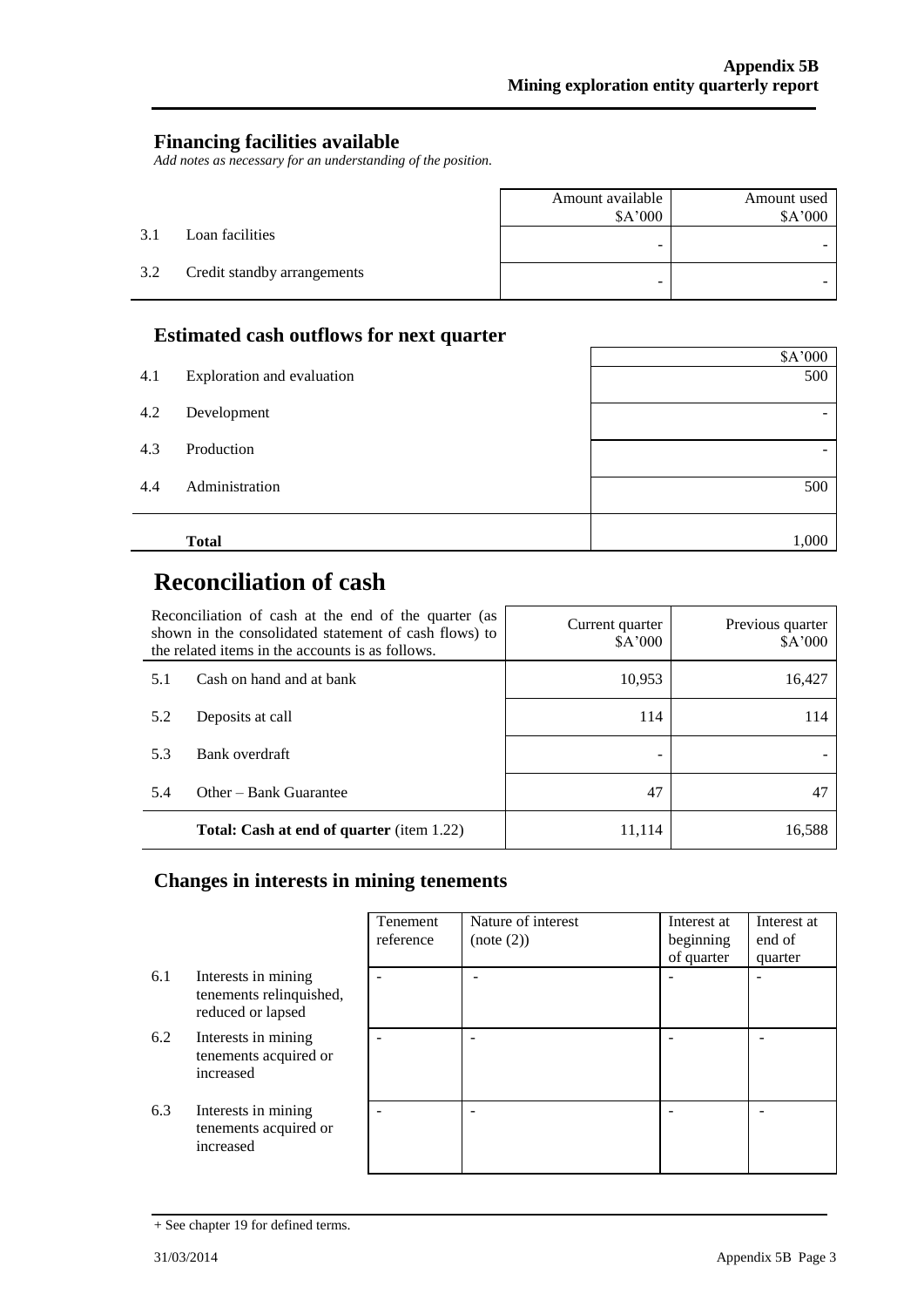#### **Issued and quoted securities at end of current quarter**

*Description includes rate of interest and any redemption or conversion rights together with prices and dates.*

|            |                                    | Total number | Number quoted            | Issue price per<br>security (see note<br>$3)$ (cents) | Amount paid up per<br>security (see note 3)<br>(cents) |
|------------|------------------------------------|--------------|--------------------------|-------------------------------------------------------|--------------------------------------------------------|
| 7.1        | Preference                         |              |                          |                                                       |                                                        |
|            | <sup>+</sup> securities            |              |                          |                                                       |                                                        |
|            | (description)                      |              |                          |                                                       |                                                        |
| 7.2        | Changes during                     |              |                          |                                                       |                                                        |
|            | quarter                            |              |                          |                                                       |                                                        |
|            | (a) Increases                      |              |                          |                                                       |                                                        |
|            | through issues                     |              |                          |                                                       |                                                        |
|            | (b) Decreases                      |              |                          |                                                       |                                                        |
|            | through returns of                 |              |                          |                                                       |                                                        |
|            | capital, buy-backs,                |              |                          |                                                       |                                                        |
| 7.3        | redemptions                        | 237,523,000  | 237,523,000              |                                                       |                                                        |
|            | +Ordinary<br>securities            |              |                          |                                                       |                                                        |
| 7.4        | Changes during                     |              |                          |                                                       |                                                        |
|            | quarter<br>(a) Increases           |              |                          |                                                       |                                                        |
|            | through issues                     |              |                          |                                                       |                                                        |
|            | (b) Decreases                      |              |                          |                                                       |                                                        |
|            | through returns of                 |              |                          |                                                       |                                                        |
|            | capital, buy-backs                 |              |                          |                                                       |                                                        |
|            | (c) Released from                  |              |                          |                                                       |                                                        |
|            | ASX restriction                    |              |                          |                                                       |                                                        |
| 7.5        | <sup>+</sup> Convertible debt      |              |                          |                                                       |                                                        |
|            | securities                         |              |                          |                                                       |                                                        |
|            | (description)                      |              |                          |                                                       |                                                        |
| 7.6        | Changes during                     |              |                          |                                                       |                                                        |
|            | quarter<br>(a) Increases           |              |                          |                                                       |                                                        |
|            | through issues                     |              |                          |                                                       |                                                        |
|            | (b) Decreases                      |              |                          |                                                       |                                                        |
|            | through securities                 |              |                          |                                                       |                                                        |
|            | matured, converted                 |              |                          |                                                       |                                                        |
| 7.7        | <b>Options</b>                     |              |                          | Exercise price                                        | Expiry date                                            |
|            | (description and                   | 78,000       |                          | \$0.18                                                | 07 October 2015                                        |
|            | conversion factor)                 | 595,000      |                          | \$0.16                                                | 30 November 2015                                       |
|            |                                    | 300,000      |                          | \$0.11                                                | 30 November 2016                                       |
|            |                                    | 250,000      | $\overline{a}$           | \$0.12                                                | 29 November 2016                                       |
|            |                                    | 400,000      | $\qquad \qquad -$        | \$0.08                                                | 30 November 2017                                       |
| 7.8        | Issued during<br>quarter           |              | $\overline{\phantom{0}}$ |                                                       |                                                        |
|            |                                    |              |                          |                                                       |                                                        |
| 7.9        | <b>Exercised during</b>            |              |                          |                                                       |                                                        |
|            | quarter                            |              | $\overline{a}$           |                                                       |                                                        |
| 7.10       | Expired/lapsed                     | 200,000      | $\overline{a}$           | \$0.40                                                | 31 January 2015                                        |
|            | during quarter                     |              |                          |                                                       |                                                        |
| 317.1<br>1 | <b>Debentures</b><br>(totals only) |              | $\overline{\phantom{0}}$ |                                                       |                                                        |
| 7.12       | <b>Unsecured notes</b>             |              | Ē,                       |                                                       |                                                        |
|            | (totals only)                      |              |                          |                                                       |                                                        |

<sup>+</sup> See chapter 19 for defined terms.